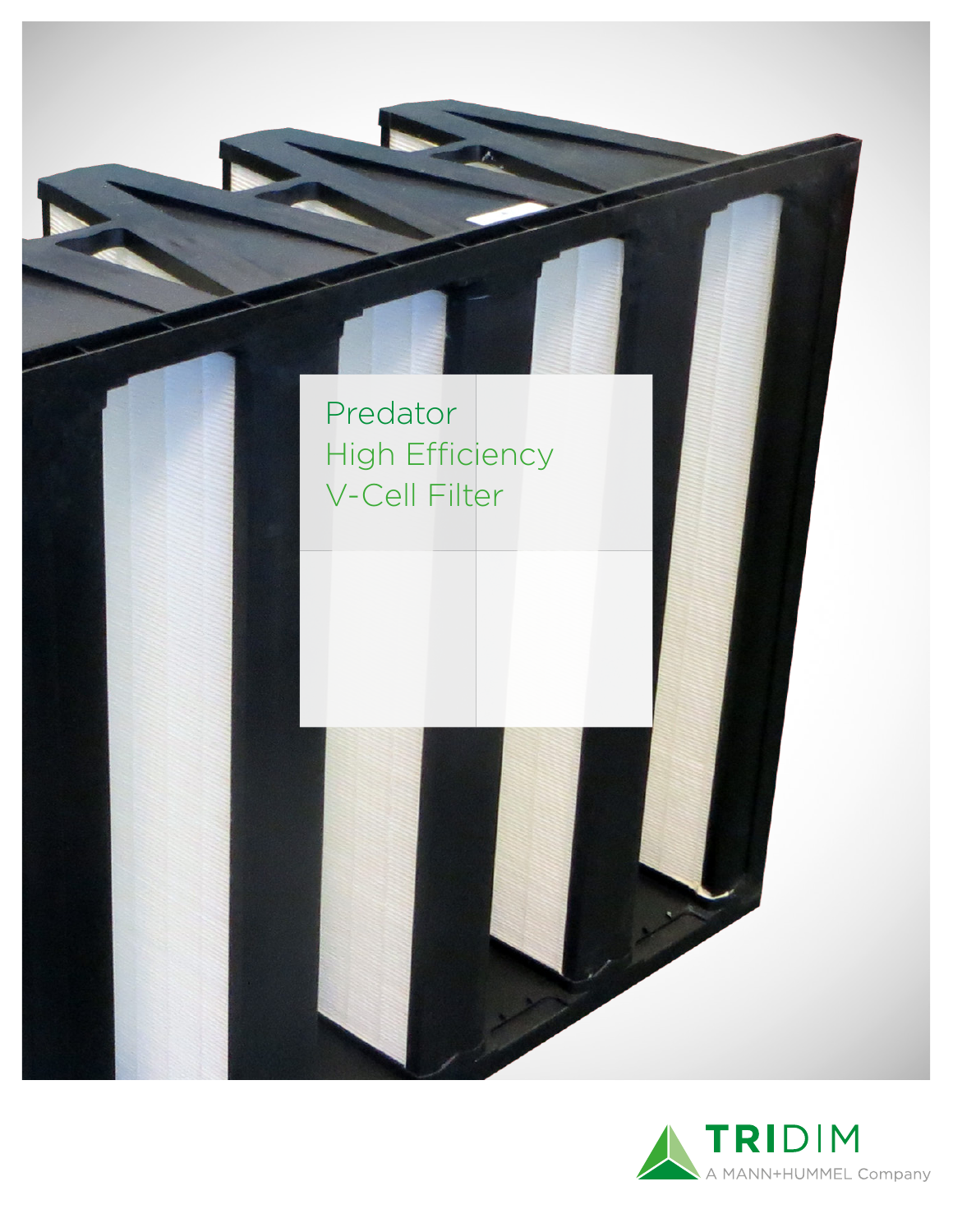## Predator Trusted high efficiency





Installed media area size comparison The Predator media pack

### **HIGH EFFICIENCY, EIGHT PANEL V-CELL FILTERS**

The Predator from Tri-Dim Filter Corporation is an effective, innovative, economical replacement to other high efficiency filters. The Predator is a high efficiency V-Cell air filter that utilizes a plastic frame with plastic and metal struts and micro-fiber media that is proven to produce consistent results in the test lab as well as in real world applications.

### **SERVICE LIFE**

The Predator's increased surface area, greater than 235% more than an R-Cell and 85% more than an ASHRAE cell, reduces the number of filters you have to buy. This also reduces the number of times a year that labor is required so you can focus on the essentials of your job or take that well deserved break.

Increased surface area also leads to lower operating resistance lower resistance leads to a reduction in energy consumption, an important goal in most corporate Green Initiative programs.

### **MEDIA**

The Predator uses a micro-fiber glass media that allows for high efficiency and does not utilize an electrostatic charge to increase efficiency. The Predator offers 'mechanical' efficiency so efficiency degradation is not an issue. The media pack is bidirectional allowing for 'reverse' installation. The media pack uses HEPA mini-pleat technology and is pleated in a cleanroom environment.

## **LIGHT WEIGHT**

The Predator weighs around 13 lbs for a 24 x 24 x 12" filter. This is over 40% less than a conventional ASHRAE box filter. The benefit is in reduced freight and reduced fatigue of maintenance staff.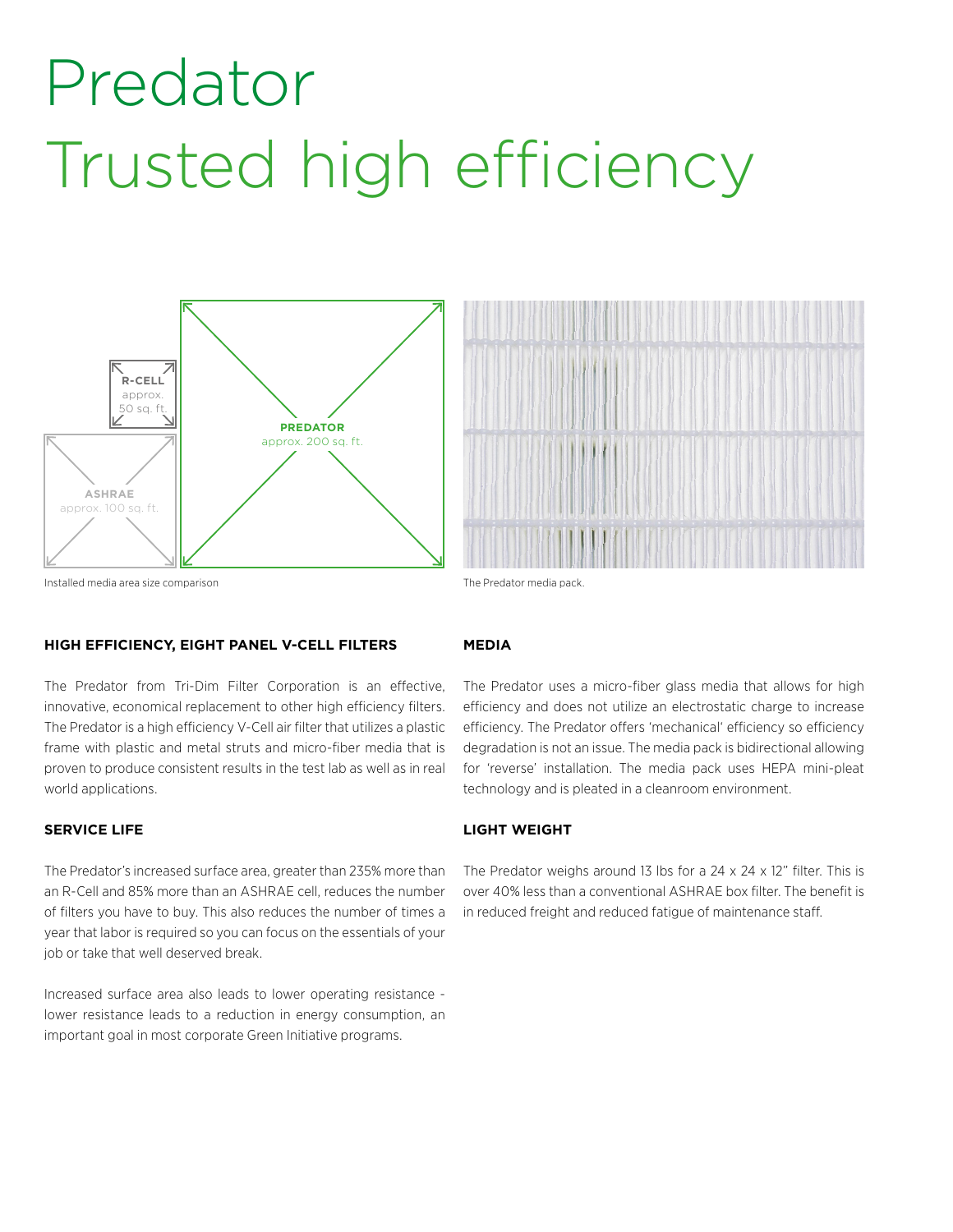## Real-world efficiency Performance where it counts



Predator features a lightweight but strong frame.



Close-up of front or rear load spring attachment



Front or rear load applications

### **FRAME**

The Predator utilizes a plastic frame with plastic struts that help to minimize weight (see left) and allow easy disposal. The frame pieces are constructed from recycled content. The uniquely designed frame means that the Predator can be used in all types of installation as an easy replacement for existing high efficiency filters. The Predator is also available in a double header configuration for required applications – the Predator VR.

## **SYNTHETIC EFFICIENCY DEGRADATION**

The real world problem of efficiency degradation in electrostatically charged medias can dramatically reduce the effectiveness of expensive, high efficiency filters. Efficiency degradation is caused when the charged electrostatic fibers become coated with fine particles, thus reducing the electrostatic charge and the filter efficiency. The net result is an expensive high efficiency filter that charged medias can dramatically<br>
reduce the effectiveness of expensive,<br>
high efficiency filters. Efficiency<br>
degradation is caused when the<br>
charged electrostatic fibers become<br>
coated with fine particles, thus<br>
reducing

Synthetic vs Glass



does not perform up to the efficiencies expected or demanded. The Predator is constructed of micro-fiber media that has a proven track record to produce consistent results both in the test lab as well as in real world applications.

### **EASY REPLACEMENT**

The Predator offers very easy upgrades from other high efficiency filters – in fact the Predator will fit into almost any holding frame or housing that